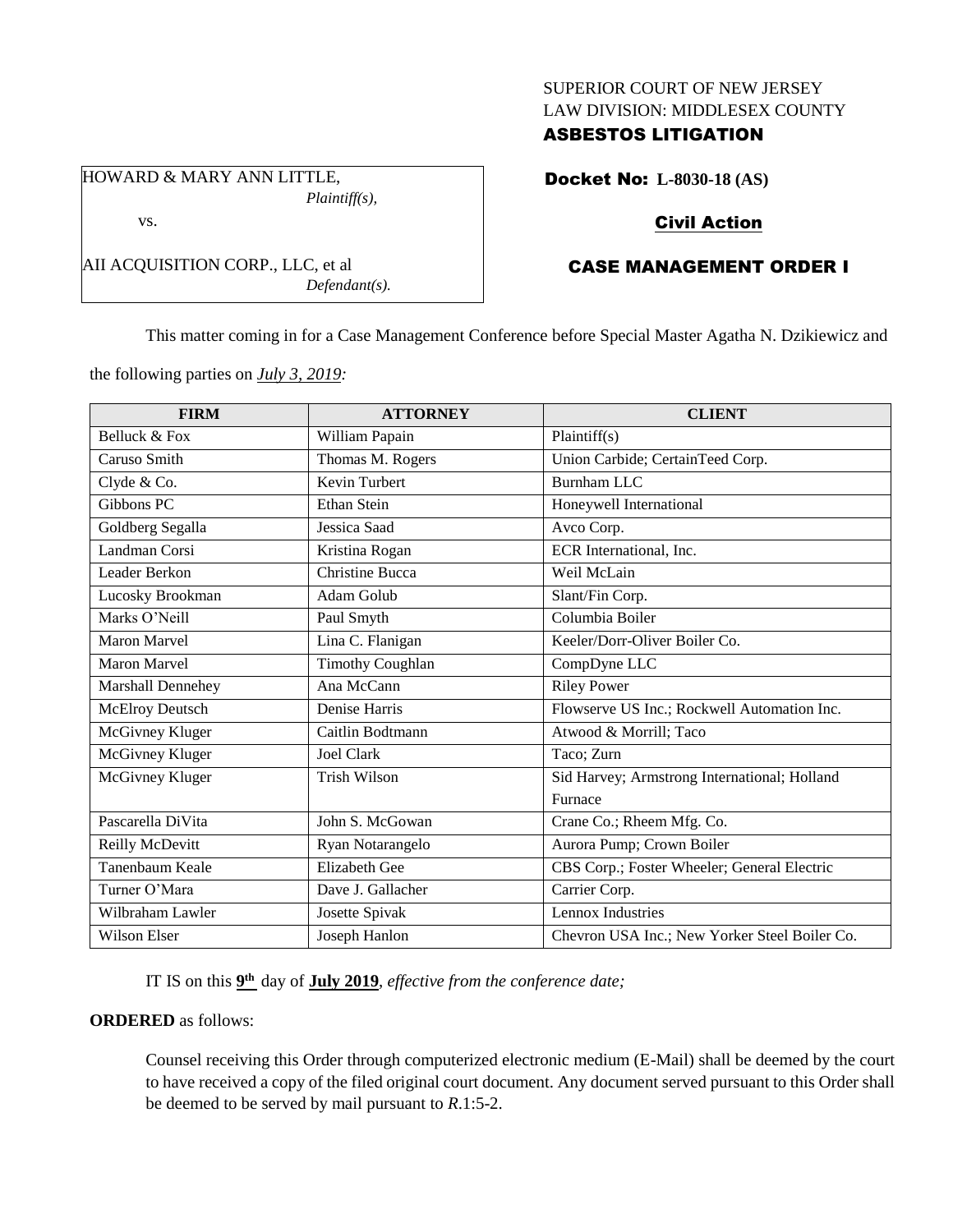Defense counsel shall notify plaintiff's counsel within thirty (30) days of the date of this Order if their client was incorrectly named in the Complaint. Counsel may be barred from raising this defense at a later time for failure to comply.

Any jurisdictional motions must be filed in accordance with the Court Rules or be waived.

Any *forum non conveniens* motions must be filed as soon as practicable; once sufficient discovery is conducted so that the motion may be properly brought.

## **DISCOVERY**

| July 19, 2019      | Defendants shall serve answers to standard interrogatories by this date.                                                                                                                                    |
|--------------------|-------------------------------------------------------------------------------------------------------------------------------------------------------------------------------------------------------------|
| July 26, 2019      | Plaintiff shall propound supplemental interrogatories and document requests by this date.                                                                                                                   |
| August 30, 2019    | Defendants shall serve answers to supplemental interrogatories and document requests by this<br>date.                                                                                                       |
| July 26, 2019      | Defendants shall propound supplemental interrogatories and document requests by this date.                                                                                                                  |
| August 30, 2019    | Plaintiff shall serve answers to supplemental interrogatories and document requests by this<br>date.                                                                                                        |
| September 30, 2019 | Fact discovery, including depositions, shall be completed by this date. Plaintiff's counsel shall<br>contact the Special Master within one week of this deadline if all fact discovery is not<br>completed. |
| September 30, 2019 | Depositions of corporate representatives shall be completed by this date.                                                                                                                                   |

### **EARLY SETTLEMENT**

October 25, 2019 Settlement demands shall be served on all counsel and the Special Master by this date.

## **MEDICAL EXPERT REPORT**

- October 18, 2019 Plaintiff shall serve medical expert reports by this date.
- October 18, 2019 Upon request by defense counsel, plaintiff is to arrange for the transfer of pathology specimens and x-rays, if any, by this date.
- January 17, 2020 Defendants shall identify its medical experts and serve medical reports, if any, by this date. In addition, defendants shall notify plaintiff's counsel (as well as all counsel of record) of a joinder in an expert medical defense by this date.

### **LIABILITY EXPERT REPORTS**

- October 18, 2019 Plaintiff shall identify its liability experts and serve liability expert reports by this date or waive any opportunity to rely on liability expert testimony.
- January 17, 2020 Defendants shall identify its liability experts and serve liability expert reports, if any, by this date or waive any opportunity to rely on liability expert testimony.

 $\_$  , and the set of the set of the set of the set of the set of the set of the set of the set of the set of the set of the set of the set of the set of the set of the set of the set of the set of the set of the set of th